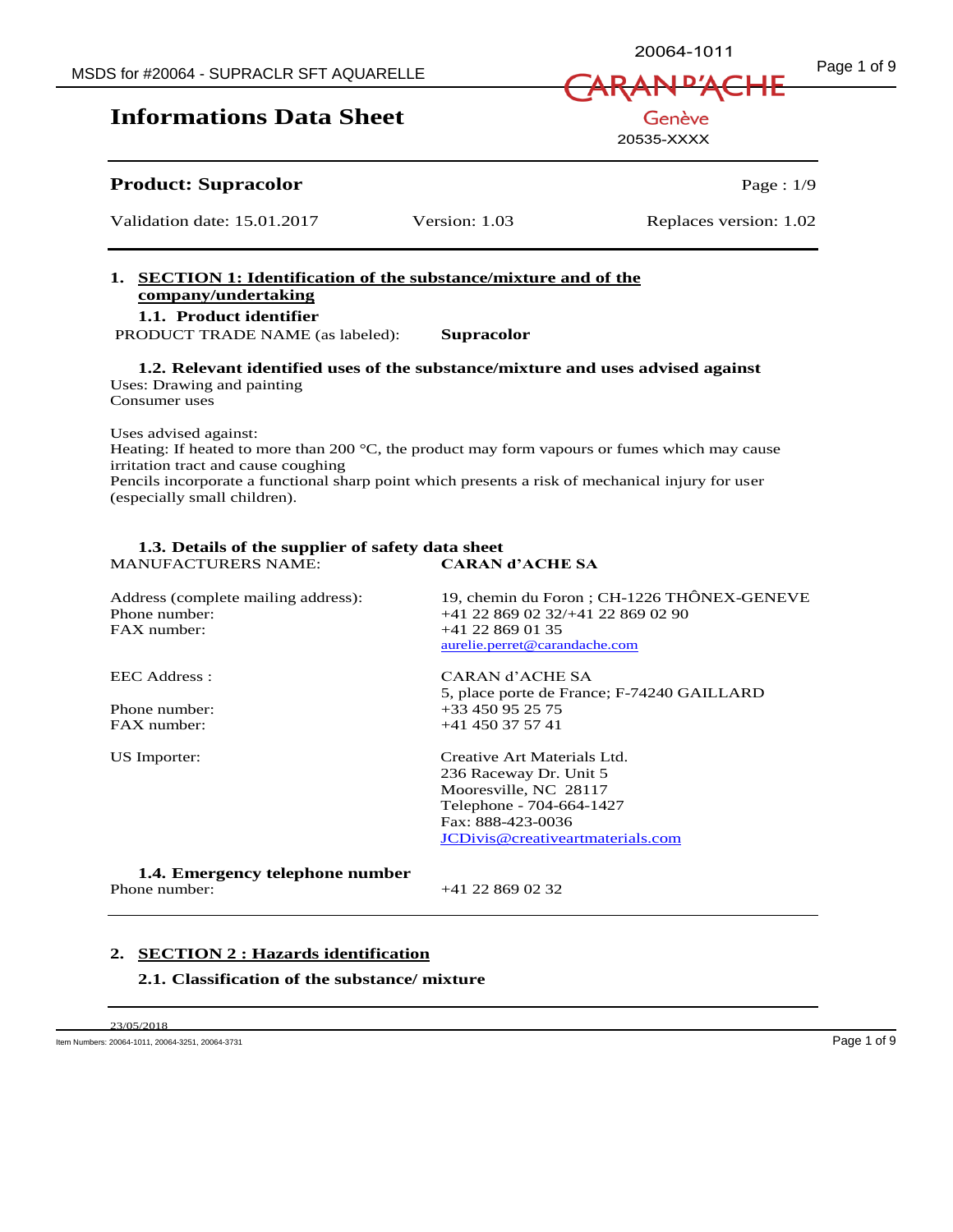

Classification mixture according to Directive 1999/45/CEE: Not classified except for colors 140 and 159

Concerning colors 140 et 159, the mixture is classified R51/53 according to Directive 1999/45/EC.

Classification mixture according to (Regulation (EC) 1272/52008) : Not classified except for colors 140 and 159.

Concerning colors 140 et 159, the mixture is classified H318, H401,H411 according to Regulation (EC) 1272/52008.

## **2.2. Label element**

Hazard pictogram(s): None except for colors 140 and 159



Hazard statement(s) : None except for colors 140 and 159

H319: Causes serious eye irritation.

H401: Toxic to aquatic life.

H411: Toxic to aquatic life with long-lasting effects.

Precautionary statement(s) : None except for colors 140 and 159

P280: Wear protective eye protection

P264: Wash thoroughly after handling

P273: Avoid release to the environment.

P501: Dispose of container to special waste

Hazardous components which must be listed on the label: None

## **2.3. Other hazards** (concerning PBT and vPvB according to Regulation(CE) 1907/2006

annexe XIII)

Not applicable

## **3. SECTION 3: Composition/information on ingredients**

Substance/Mixture: Mixtures

Hazardous components:

|               |                        | Classification            |      |
|---------------|------------------------|---------------------------|------|
|               |                        | Directive 1967/548/CEE    |      |
| Chemical name | Identification numbers | Regulation (CE) 1272/2008 | $\%$ |

| 23/05/2018 |  |
|------------|--|
|            |  |

Item Numbers: 20064-1011, 20064-3251, 20064-3731 Page 2 of 9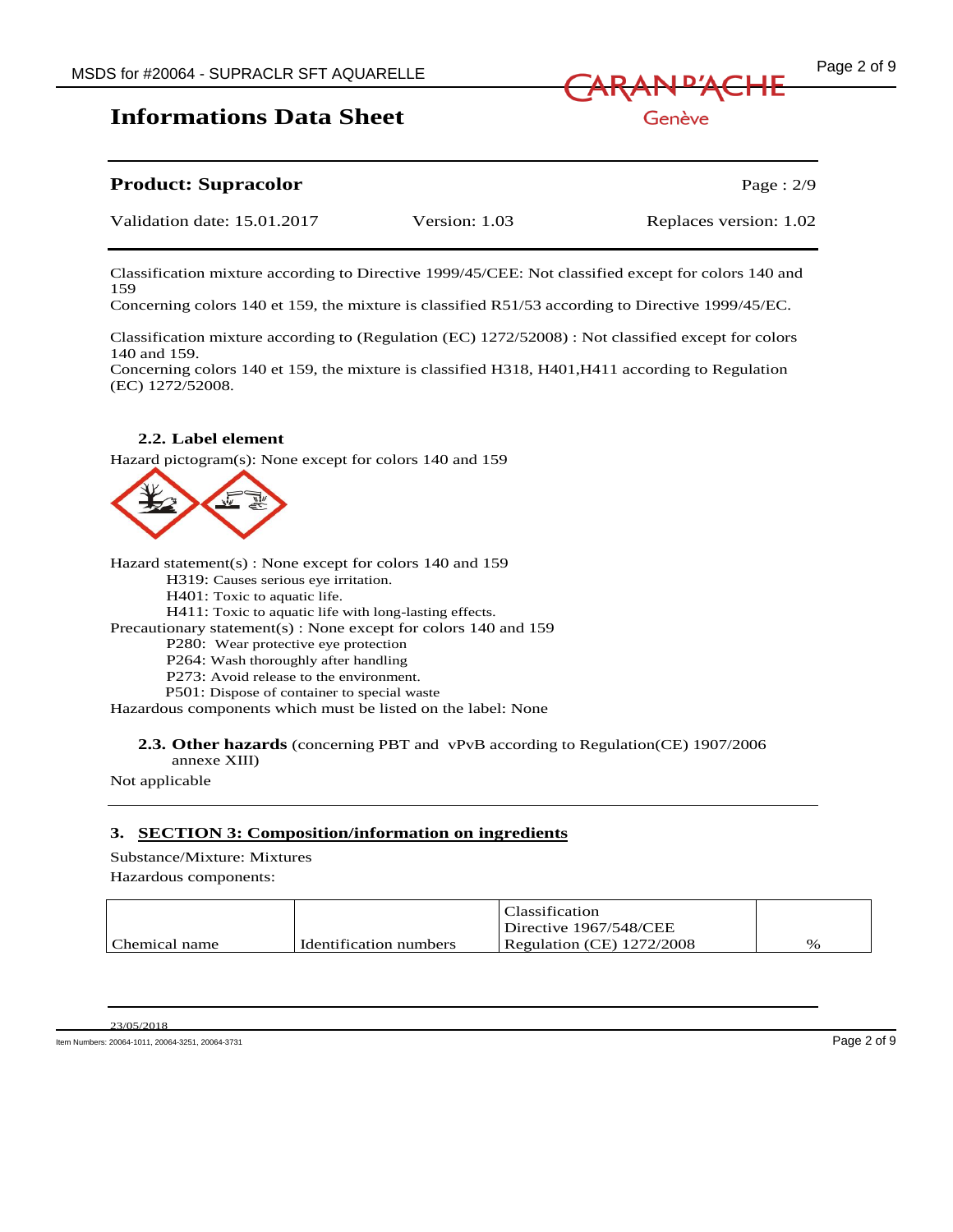

Genève

## **Product: Supracolor** Page : 3/9

| Validation date: 15.01.2017   |                 | Version: 1.03          | Replaces version: 1.02             |        |
|-------------------------------|-----------------|------------------------|------------------------------------|--------|
|                               |                 |                        |                                    |        |
| Ethanaminium, $N-[4-[14-162]$ |                 |                        |                                    |        |
| $(diethylamino)phenyl$ [4-    |                 |                        |                                    |        |
| $(ethylamino)-1-$             |                 |                        | Hazard pictogram(s): Xi, N         |        |
| naphthalenyl methylene]-      |                 | Statement R: 41, 50/53 |                                    |        |
| $2.5-$                        |                 |                        | Risk of serious damage to eyes     |        |
| cyclohexadien-1-              |                 |                        | Very toxic to aquatic organisms,   |        |
| ylidene]-N-ethyl-,            |                 |                        | may cause long-term adverse        |        |
| molybda                       | CAS: 1325-87-7  |                        | effects in the aquatic environment |        |
| tetungstatephosphate          | $CE: 215-410-7$ | H318, H400, H410       |                                    | $<3\%$ |

For the full text of the R-phrases mentioned in this section, see section 16 For the full text of the H-phrases mentioned in this section, see section 16

## **4. SECTION 4: First aid measures**

#### **4.1. Description of first aid measures**

| General information: | Move out of dangerous area.<br>Show this safety data sheet to the doctor in attendance. |  |  |
|----------------------|-----------------------------------------------------------------------------------------|--|--|
|                      | Do not leave the victim unattended.                                                     |  |  |
|                      | In case of clothes contamination, remove and wash with water<br>and soap.               |  |  |
| Eyes contact:        | Irrigate with fresh water immediately and continuously for 5 to                         |  |  |
|                      | 15 minutes keeping eye open. Consult a specialized medical<br>service.                  |  |  |
| Skin contact:        | Wash skin with water and soap.                                                          |  |  |
|                      | In case of persistent irritation, seek medical advice.                                  |  |  |
| Swallowed or eaten:  | Do not drink anything and consult physician.                                            |  |  |
| Inhalation:          | If unconscious place in recovery position and seek medical                              |  |  |
|                      | device.                                                                                 |  |  |
|                      | If symptoms persist, call a physician.                                                  |  |  |

## **4.2. Most important symptoms and effects, both acute and delayed**

No information available on the product itself

# **4.3. Indication of any immediate medical attention and special treatment needed**

None known

#### **5. SECTION 5: Firefighting measures**

#### **5.1. Extinguishing media**

Fire extinguishing materials: Carbon dioxide (CO2), Dry chemical powder

23/05/2018

Item Numbers: 20064-1011, 20064-3251, 20064-3731 Page 3 of 9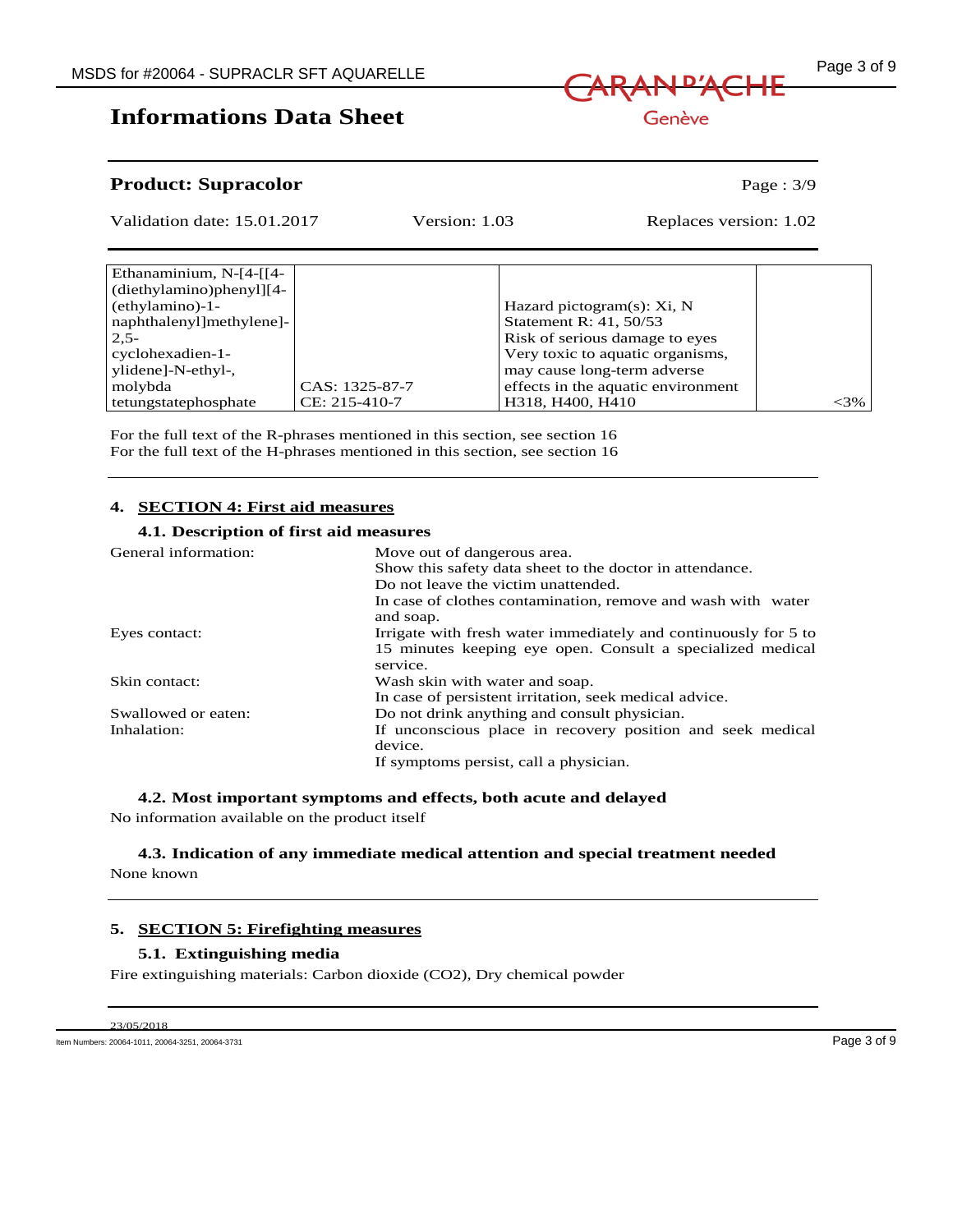



Genève

## **Product: Supracolor** Page : 4/9

| Validation date: 15.01.2017 | Version: 1.03 | Replaces version: 1.02 |
|-----------------------------|---------------|------------------------|

## **5.2. Special hazards arising from the substance or mixture**

Specific hazards during firefighting: Do not allow run –off from fire fighting to enter drains or water courses.

## **5.3. Advice for firefighters**

Special protective equipment for firefighters: Wear self contained breathing apparatus for fire fighting if necessary.

Further information: Collect contaminated fire extinguishing water separately. This must not be discharged into drains.

Fire residues and contaminated fire extinguishing water must be disposed of in accordance with local regulations.

## **6. SECTION 6: Accidental release measures**

## **6.1. Personal precautions, protective equipment and emergency procedures**

Personal precautions: use personal protective equipment, if necessary.

## **6.2. Environmental precautions**

#### For liquids: Put in bin to soiled materials. Prevent product from entering drains. Prevent further leakage or spillage if safe to do so. If the product contaminates rivers and lakes or drains inform respective authorities.

For solids:

Respect the sorting of waste.

## **6.3. Methods and material for containment and cleaning up**

For liquids:

Absorb with sorbents and put in bin to soiled materials. Soak up with inert absorbent material. Keep in suitable, closed containers for disposal.

## **6.4. Reference to other sections**

Not applicable

## *7.* **SECTION 7: Handling and storage**

## **7.1. Precautions for safe handling**

Avoid ingestion by eating, smoking or drinking while handling For personal protection see section 8.

23/05/2018

Item Numbers: 20064-1011, 20064-3251, 20064-3731 Page 4 of 9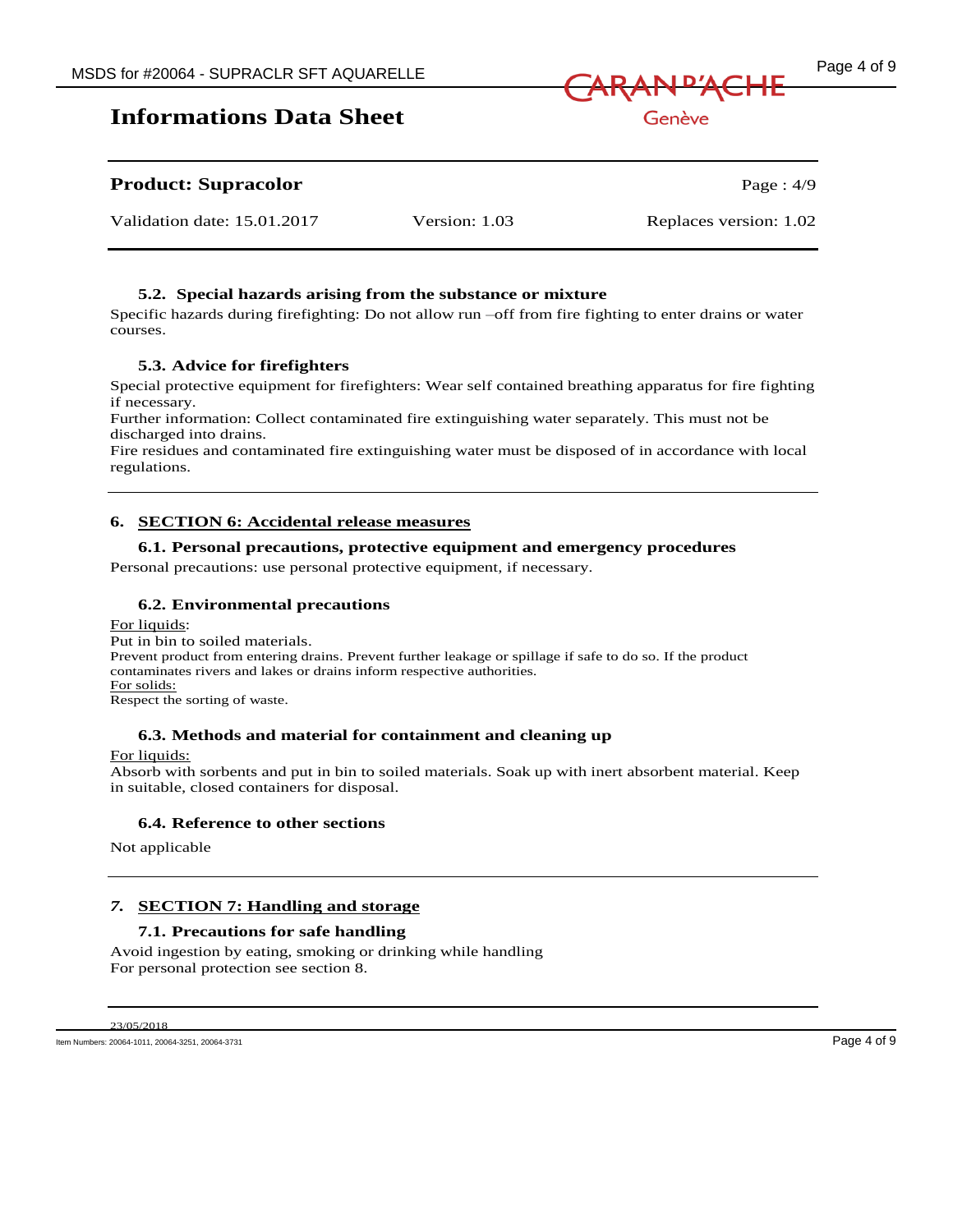

| <b>Product: Supracolor</b>  |               | Page : $5/9$           |
|-----------------------------|---------------|------------------------|
| Validation date: 15.01.2017 | Version: 1.03 | Replaces version: 1.02 |

Dispose of rinse water in accordance with local and national regulation.

#### **7.2. Conditions for safe storage, including any incompatibilities**

Other handling and storage requirements: Keep away from heat and open flame in the dry and ventilated place, clean and protect the product from the light. Protective measures during maintenance of contaminated equipment: Wash off with soap and water.

#### **7.3. Specific end use(s)**

No available information

## **8. SECTION 9: Physical and chemical properties**

#### **8.1. Information on basic physical and chemical properties**

Physical state: Solid Odour: mild odor pH: Not available Melting point/freezing point: Not available Initial boiling point and boiling range: Not available Flash point: Not available Evaporation rate: Not available Flammability (solid, gas): Not available Upper/lower flammability or explosive limits: Not available Vapour pressure: Not available Vapour density: Not available Specific gravity (water  $= 1$ ): Not available Solubility (ies): Soluble Partition coefficient: n-octanol/water: Not available Auto-ignition temperature: Not available Decomposition temperature: Not available Viscosity: Not available Explosive properties: Not available Oxidising properties: Not available

23/05/2018

Item Numbers: 20064-1011, 20064-3251, 20064-3731 Page 5 of 9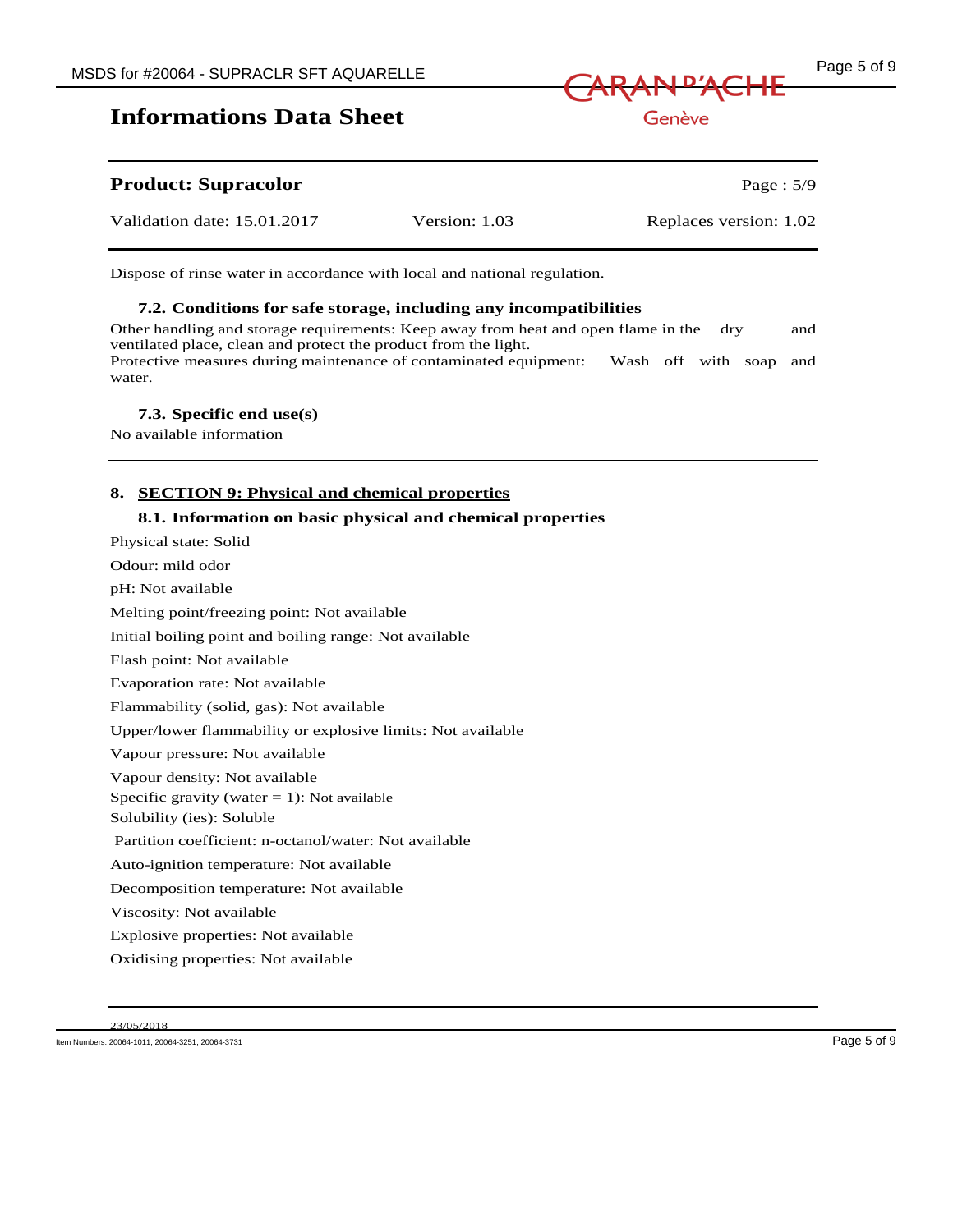

Genève

## **Product: Supracolor** Page : 6/9

Validation date: 15.01.2017 Version: 1.03 Replaces version: 1.02

## **8.2. Other information**

None

## **9. SECTION 10: Stability and reactivity**

## **9.1. Reactivity**

None reaction known

## **9.2. Chemical stability**

Stability: Stable under normal conditions of use, handling and storage. Maintain the product in a room tempered that it cannot exceed 40°C. Protect the product from the light and the humidity

## **9.3. Possibility of hazardous reactions**

Not known

**9.4. Conditions to avoid**

No available information

## **9.5. Incompatible materials**

No available information

## **9.6. Hazardous decomposition products**

No available information

## **10. SECTION 11: Toxicological information**

Acute toxicity: No available data on the product itself.

Skin corrosion/Irritation: No available data on the product itself

Serious Eye damage/ Eye irritation: No available data on the product itself

Respiratory or skin sensitization: No available data on the product itself

Germ cell Mutagenicity: No available data on the product itself

Carcinogenicity: No available data on the product itself

Reproductive toxicity: No available data on the product itself

Target Organ Systemic- single/repeated exposure: No available data on the product itself

23/05/2018

Item Numbers: 20064-1011, 20064-3251, 20064-3731 Page 6 of 9

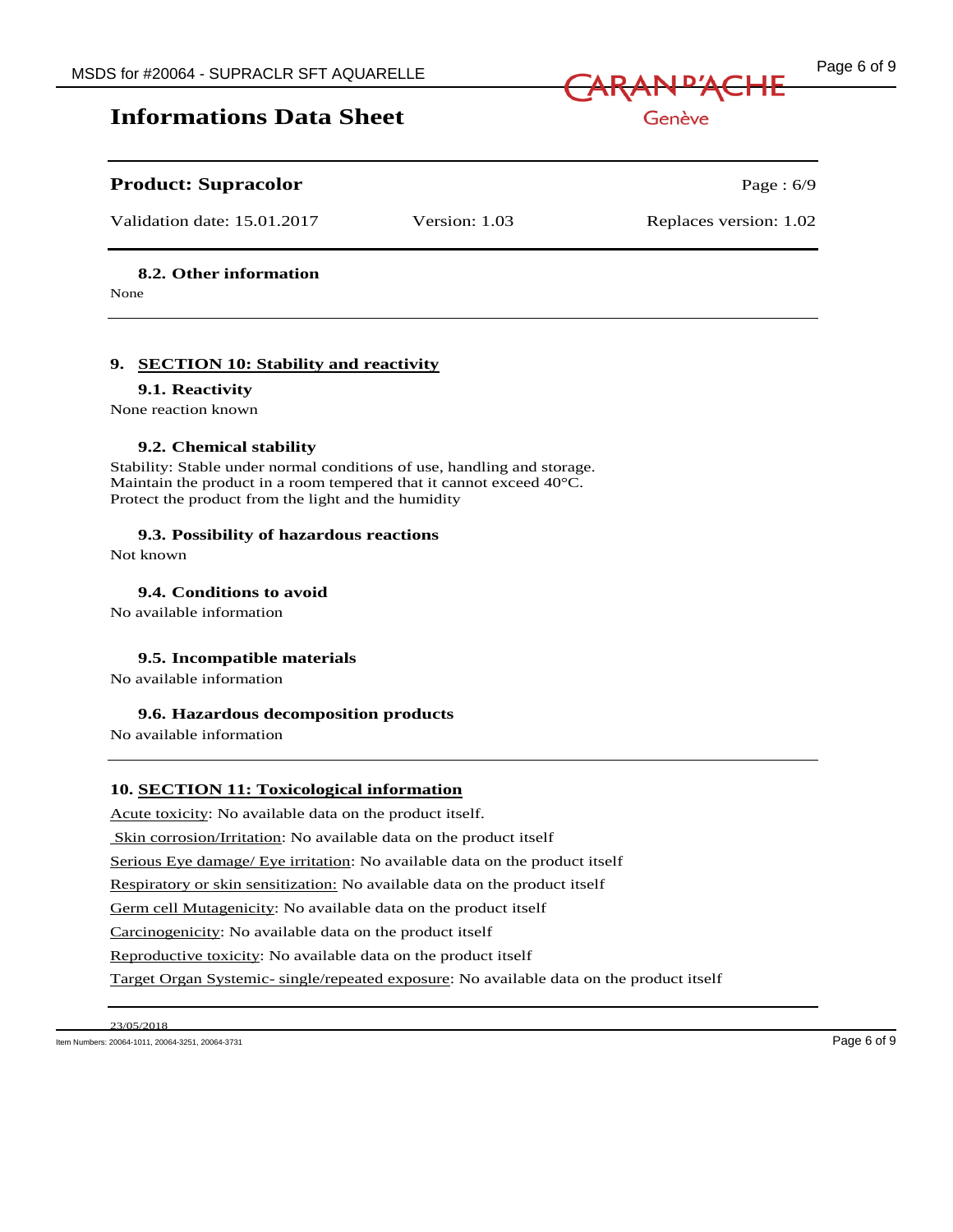## **Product: Supracolor** Page : 7/9

Validation date: 15.01.2017 Version: 1.03 Replaces version: 1.02

Aspiration toxicity: No available data on the product itself

## **11. SECTION 12: Ecological information**

## **11.1. Toxicity**

No available data on the product itself

## **11.2. Persistence and degradability**

No available data on the product itself

## **11.3. Bioaccumulative potential**

No available data on the product itself

## **11.4. Mobility in soil**

No available data on the product itself

## **11.5. Results of PBT and vPvB assessment**

Not applicable

## **11.6. Other adverse effects**

Not applicable

## **12. SECTION 13: Disposal considerations**

#### **12.1. Waste treatment methods**

Product: The product should not be allowed to enter drains, water, courses or the soil Do not contaminate ponds, waterways or ditches with chemical or used container. Send to a licensed waste management company. Contaminated packaging: Dispose off in accordance with local regulation.

## **13. SECTION 14: Transport information**

|                  | DR/RID<br>AĽ<br>'KIL | <b>NDR</b><br>--<br>N. | <b>IMDG</b> | T A T T A |
|------------------|----------------------|------------------------|-------------|-----------|
| $   -$<br>number | 3077                 | 3077                   | 3077        | 3077      |

23/05/2018

Item Numbers: 20064-1011, 20064-3251, 20064-3731 Page 7 of 9



Genève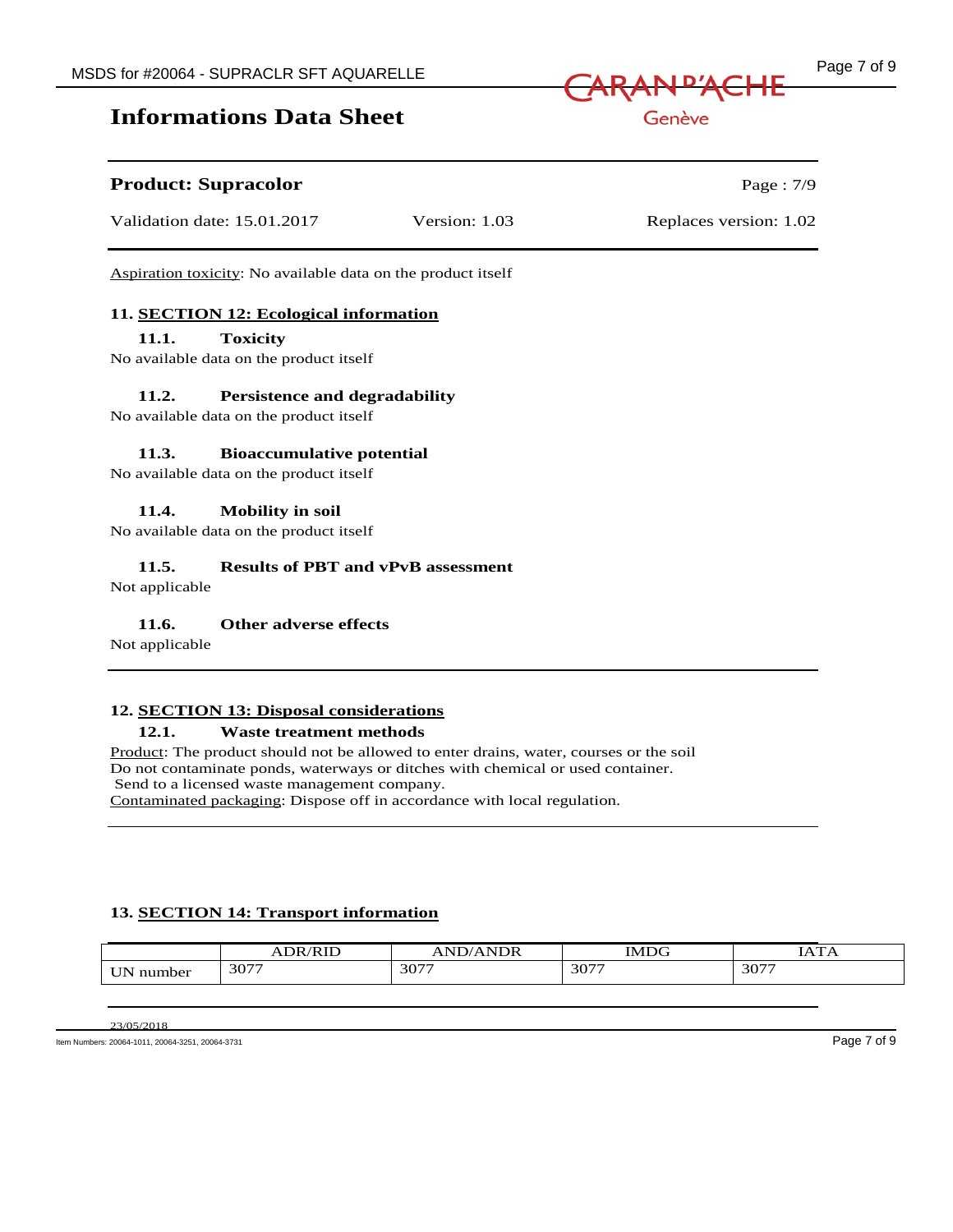

Genève

## **Informations Data Sheet**

**Product: Supracolor** Page : 8/9

Validation date: 15.01.2017 Version: 1.03 Replaces version: 1.02

| UN proper<br>shipping name                                                                               | <b>ENVIRONMENTALLY</b><br><b>HAZARDOUS</b><br>SUBSTANCE,<br>SOLID, N.O.S | <b>ENVIRONMENTALLY</b><br><b>HAZARDOUS</b><br>SUBSTANCE,<br>SOLID, N.O.S | <b>ENVIRONMENTALLY</b><br><b>HAZARDOUS</b><br>SUBSTANCE,<br>SOLID, N.O.S | <b>ENVIRONMENTALLY</b><br><b>HAZARDOUS</b><br>SUBSTANCE,<br>SOLID, N.O.S |
|----------------------------------------------------------------------------------------------------------|--------------------------------------------------------------------------|--------------------------------------------------------------------------|--------------------------------------------------------------------------|--------------------------------------------------------------------------|
| Transport<br>hazard<br>class(es)                                                                         | 9                                                                        | 9                                                                        | 9                                                                        | 9                                                                        |
| Packing group                                                                                            | $\Pi$                                                                    | $\rm III$                                                                | III                                                                      | III                                                                      |
| Environmental<br>hazards                                                                                 |                                                                          |                                                                          |                                                                          |                                                                          |
| Special<br>precautions<br>for user                                                                       | Not applicable                                                           | Not applicable                                                           | Not applicable                                                           | Not applicable                                                           |
| Transport in<br>bulk<br>according to<br>Annex II of<br><b>MARPOL</b><br>73/78 and the<br><b>IBC</b> Code | Not applicable                                                           | Not applicable                                                           | Poluant marin                                                            | Not applicable                                                           |
| Tunnel code                                                                                              | Not applicable                                                           | Not applicable                                                           | Not applicable                                                           | Not applicable                                                           |

## **14. SECTION 15: Regulatory information**

## **14.1. Safety, health and environmental regulations/legislation specific for the substance or mixture**

#### **EU Regulations:**

- Regulation (CE) n° 1907/2006 (REACH) Annexe XIV List of Substances of Very High Concern (SVHC): These products do not contain SVHC
- Directive 2009/48/CEE Safety of toy : These products comply with this regulation CE label: These products are certified as fulfilling the requirements of the CEN European Toy Safety Standard EN71

#### **14.2. Chemical safety assessment**

23/05/2018

Item Numbers: 20064-1011, 20064-3251, 20064-3731 Page 8 of 9